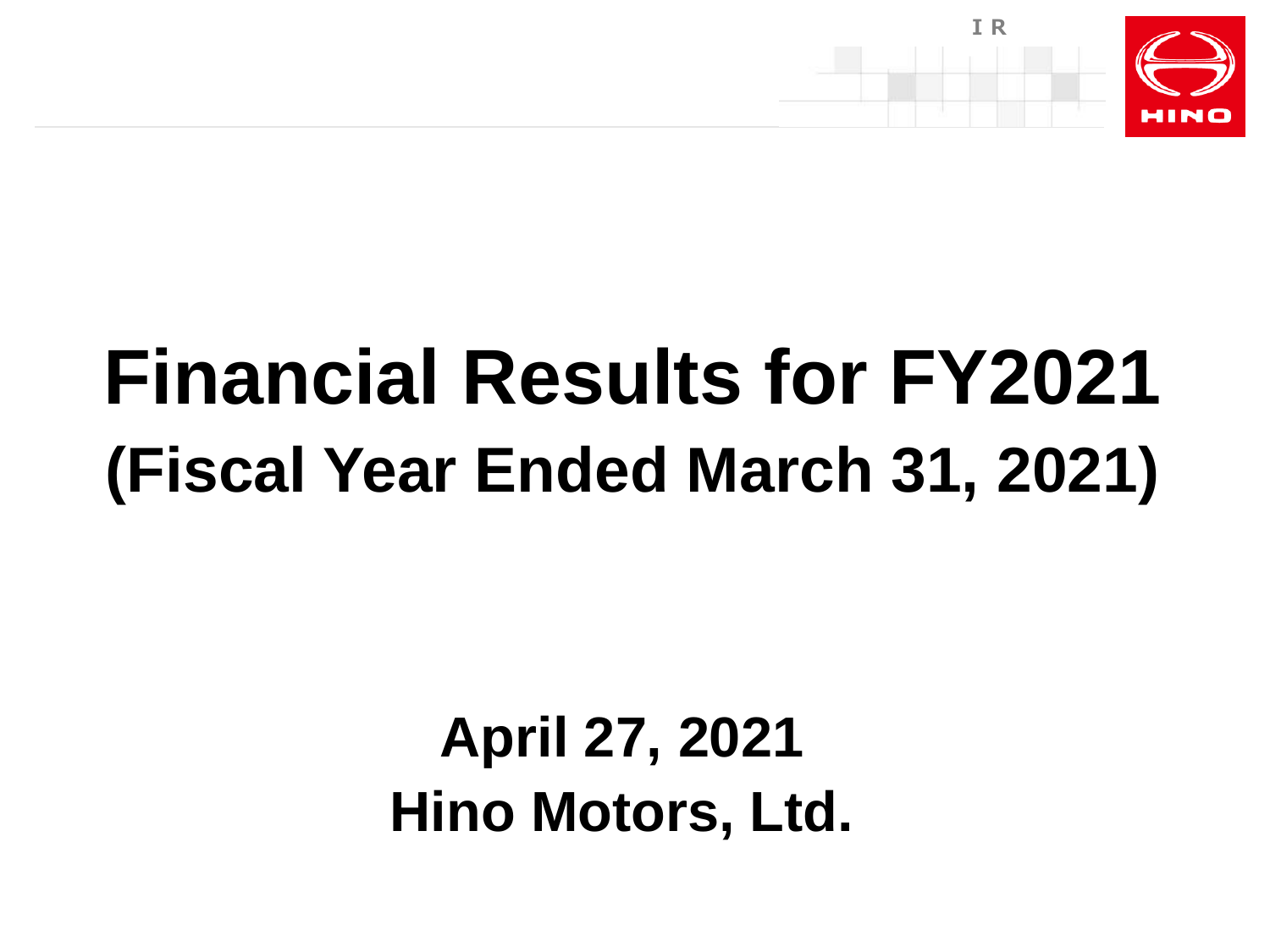

### **1) Sales Turnover**

### **2) Consolidated Income Statements**

### **3) FY2022 Sales Forecast**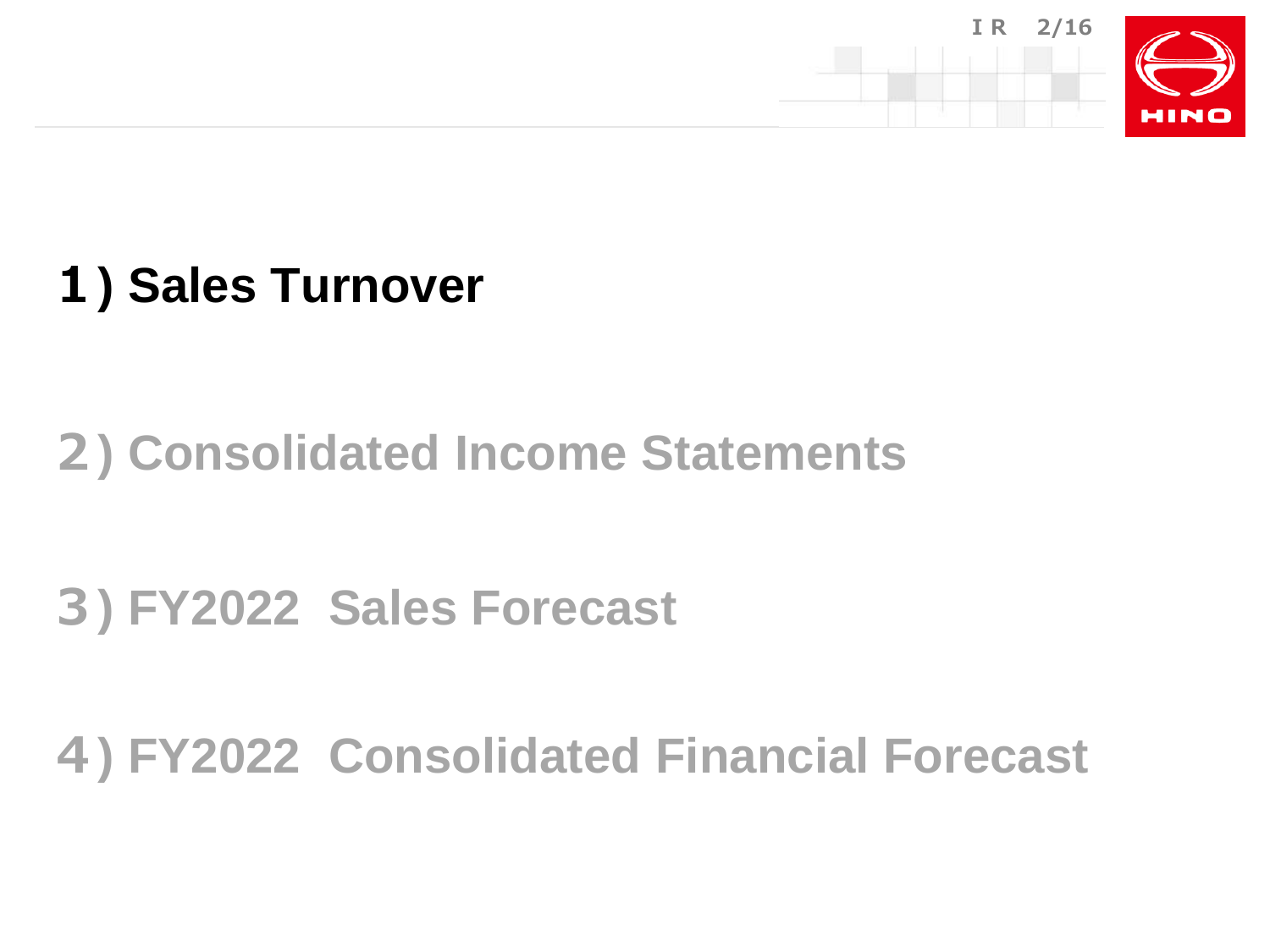### **Global Unit Sales (Retail Sales)**

**IR 3/16**



**Global unit sales were only 142.6 thousand vehicles, as the effects of the novel coronavirus lingered inside and outside Japan throughout the fiscal year.**

|         |                                       |               |                              | Unit Sales YOY Change (%) (by quarter) |          |             |         |  |
|---------|---------------------------------------|---------------|------------------------------|----------------------------------------|----------|-------------|---------|--|
| (Units) |                                       |               |                              | 1Q                                     | 2Q       | 3Q          | 4Q      |  |
|         |                                       |               | Japan                        | $-15.0%$                               | $-25.3%$ | $+6.0%$     | $-2.2%$ |  |
| 180,302 |                                       |               | Overseas                     | $-43.8%$                               | $-32.2%$ | $-27.6%$    | $+3.2%$ |  |
|         |                                       |               | Total                        | $-33.7%$                               | $-29.4%$ | $-18.2%$    | $+0.8%$ |  |
| 66,806  |                                       | 142,606       | Global                       | $-37,696$                              |          | $(-20.9%)$  |         |  |
| 65,527  |                                       | 59,676        | Japan                        | $-7,130$                               |          | $(-10.7%)$  |         |  |
| 14,381  | Overseas                              | 47,174        | Asia                         | $-18,353$                              |          | $(-28.0\%)$ |         |  |
|         | 113,496                               | 12,118        | Central and<br>South America | $-2,263$                               |          | $(-15.7%)$  |         |  |
| 17,100  |                                       | 8,510         | North America                | $-8,590$                               |          | (-50.2%)    |         |  |
| 6,240   | 82,930                                | 6,442         | Oceania                      | $+202$                                 |          | $(+3.2\%)$  |         |  |
| 5,613   | $-30,566$                             | 4,693         | <b>Middle East</b>           | $-920$                                 |          | $(-16.4%)$  |         |  |
| 3,372   | $(-26.9\%)$                           | 2,628         | Africa                       | $-744$                                 |          | $(-22.1\%)$ |         |  |
| 1,263   |                                       | 1,365         | Europe                       | $+102$                                 |          | $(+8.1\%)$  |         |  |
| FY2020  | Global Unit Sales (Light-duty trucks) | <b>FY2021</b> |                              |                                        |          |             |         |  |
| 79,978  |                                       | 62,861        |                              | $-17,117$                              |          | $(-21.4%)$  |         |  |
|         |                                       |               |                              |                                        |          |             |         |  |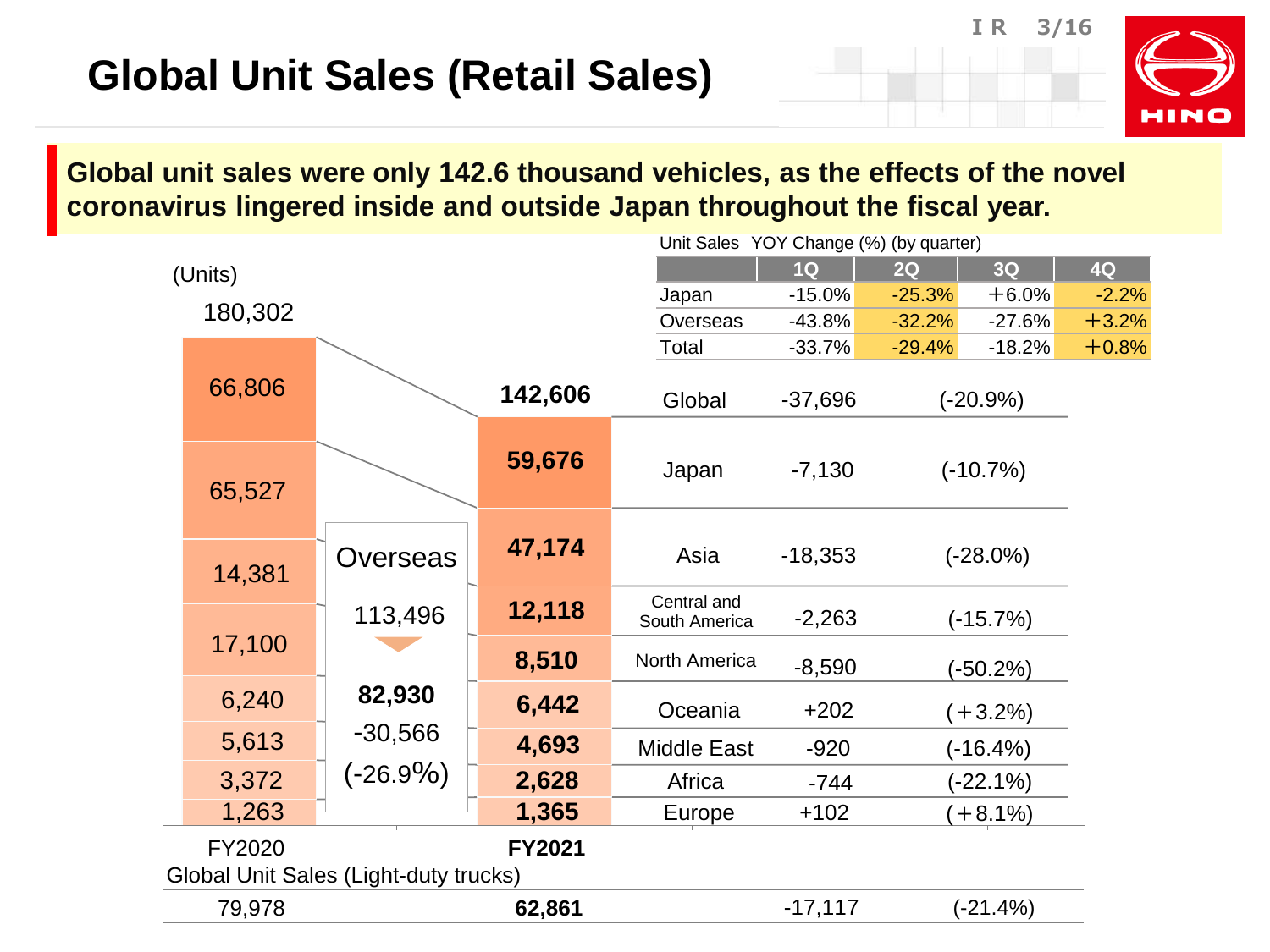### **Truck and Bus Market in Japan**

**Total demand: It dropped from the level of 200 thousand vehicles in the past 4 years to the level of 177 thousand vehicles, due to the novel coronavirus.**

**IR 4/16**

HING

**Hino's sales: Amid the decline in demand, the market share grew thanks to healthy sales.**

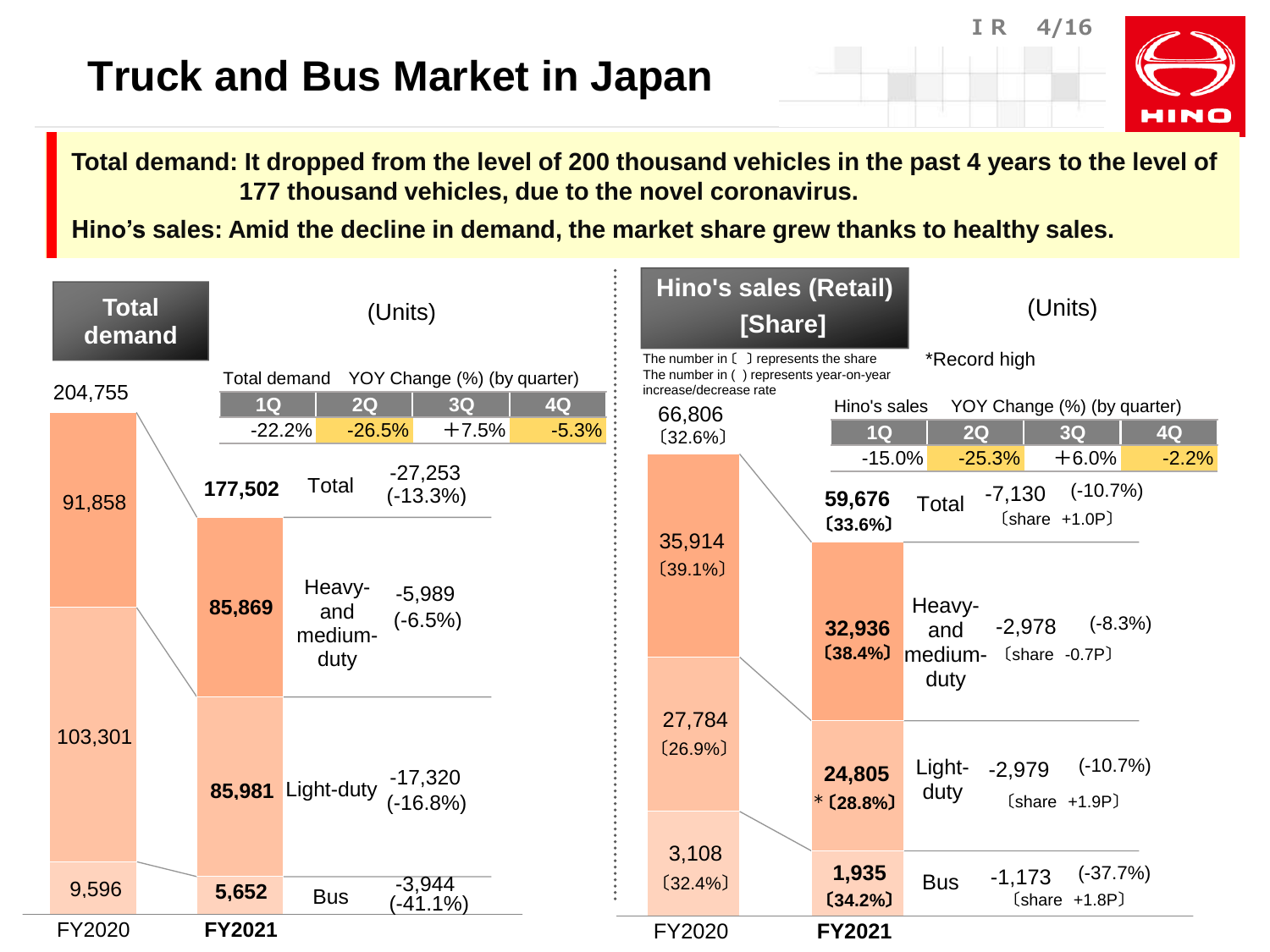#### **Sales Volumes in Indonesia, the U.S. and Thailand (Retail Sales)**



**IR 5/16**

**Indonesia: The market shrank considerably, due to the lingering of the effects of the novel coronavirus.**

**The U.S.: Sales volume decreased significantly, due to the suspension of manufacturing, etc. Thailand: The market recovered rapidly, so sales volume was unchanged from the previous year.**

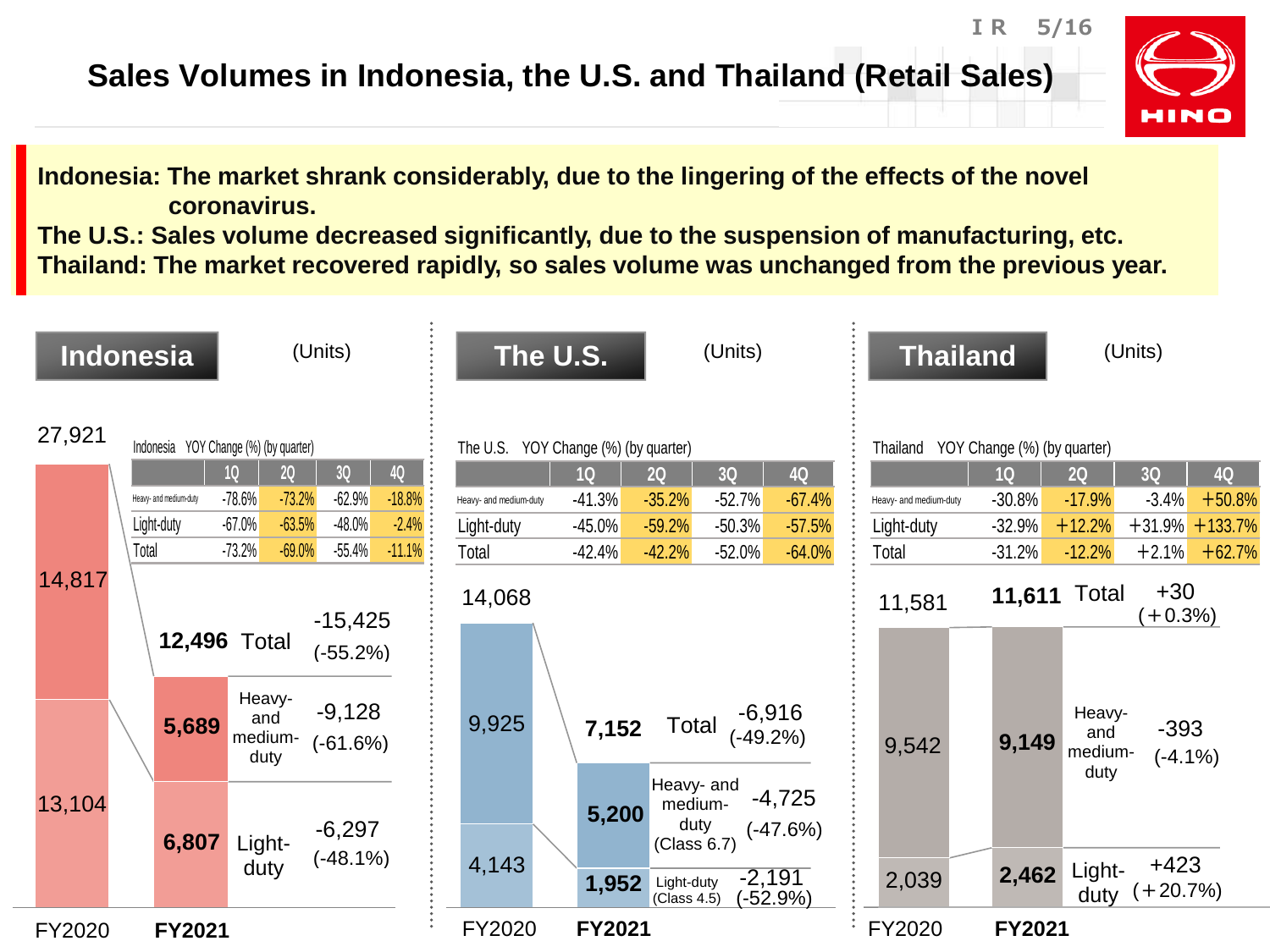#### **Consolidated Sales of TOYOTA Brand Vehicles and Unit**



**IR 6/16**

#### **TOYOTA brand vehicles: Sales of SUVs and cargo vehicles dropped from the previous year.**

**Units: Dropped from the previous year in both Thailand and the U.S.**

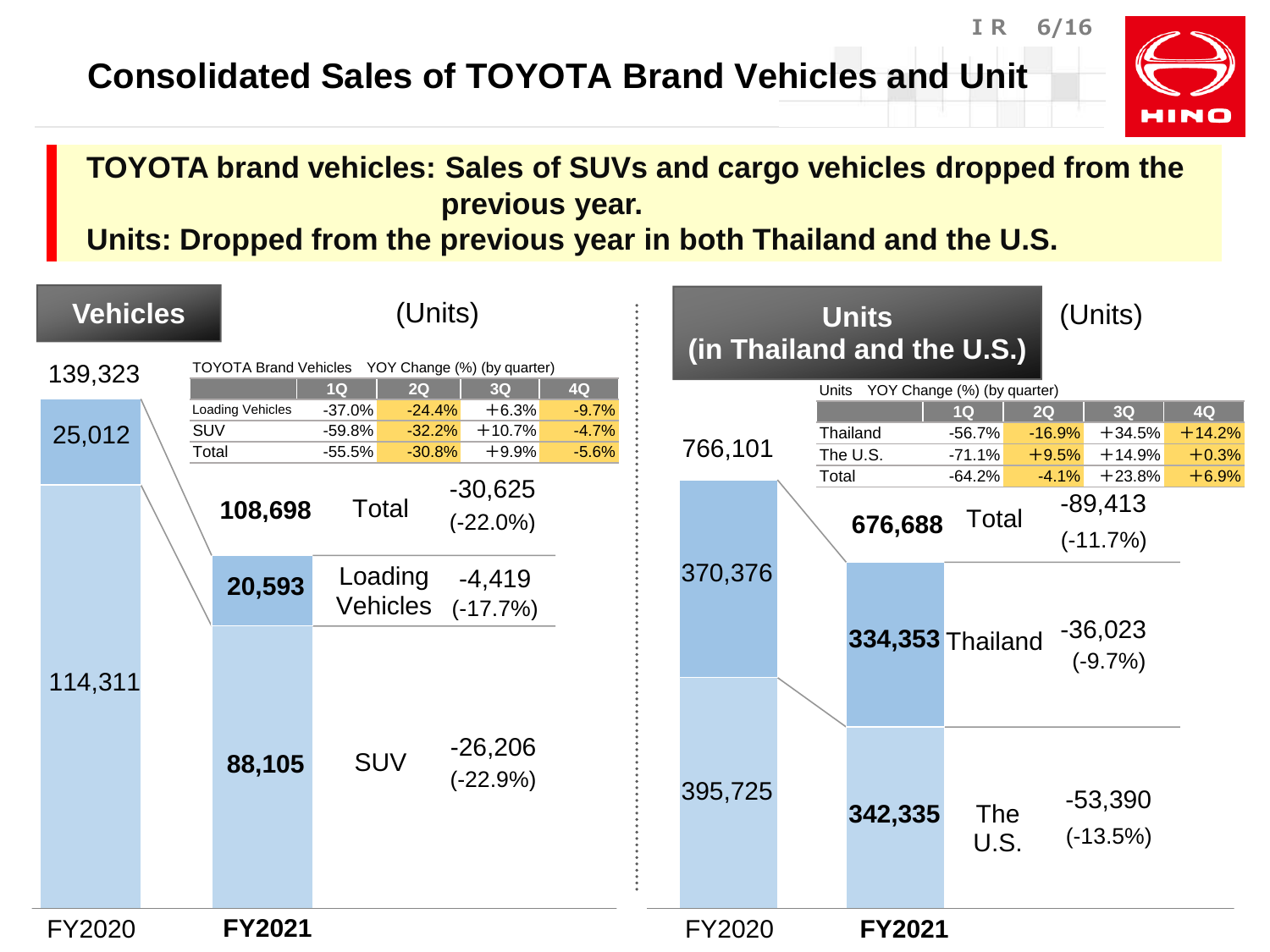



### **) Consolidated Income Statements**

### **) FY2022 Sales Forecast**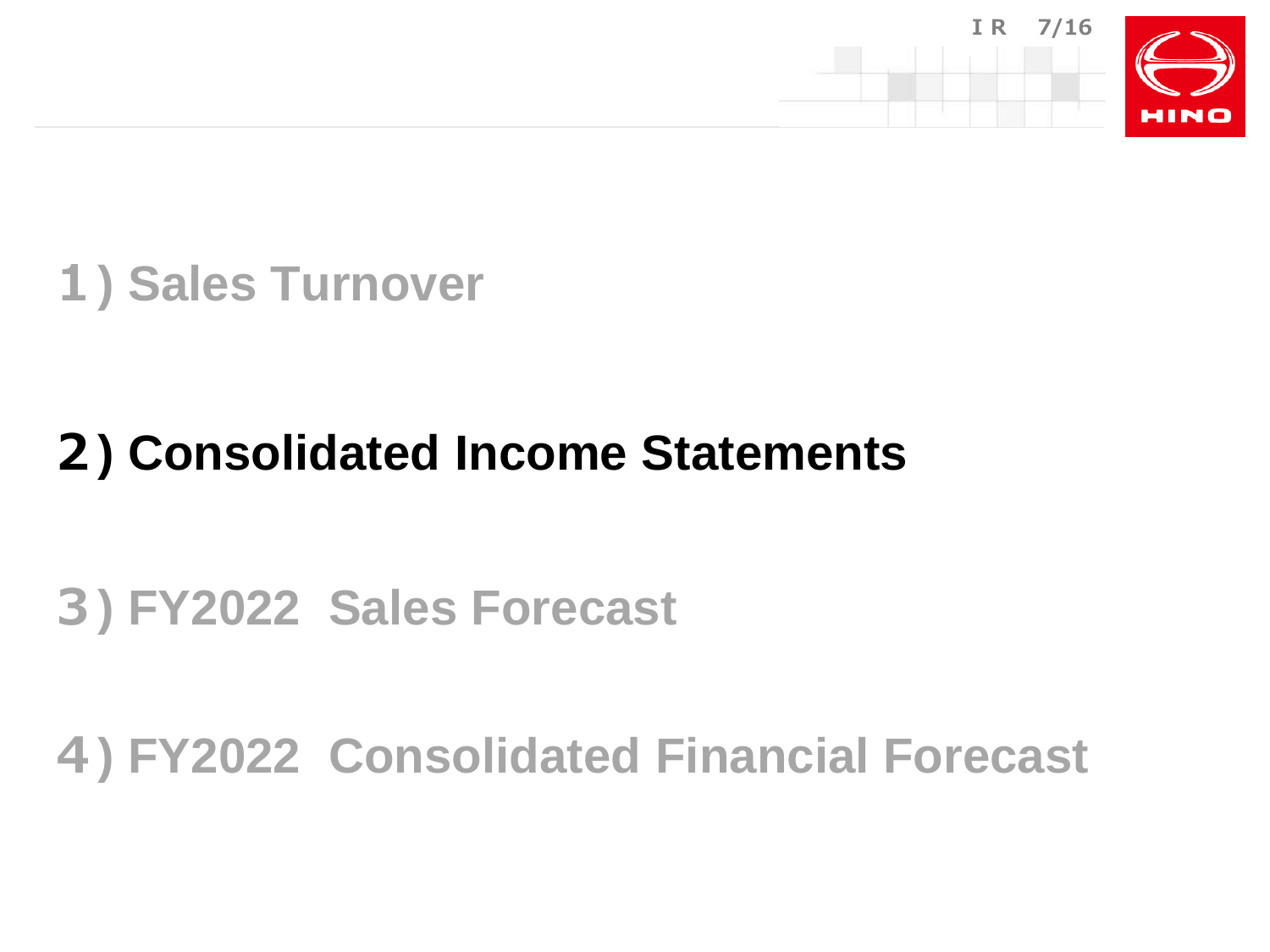

**US\$ 106** 109

**THB 3.40** 3.52

**IDR (100) 0.72** 0.77



(Billions of yen)

|                                                                                                                                                        |                          |               |           | -- , -- ,  |  |  |
|--------------------------------------------------------------------------------------------------------------------------------------------------------|--------------------------|---------------|-----------|------------|--|--|
| <b>Item</b>                                                                                                                                            | <b>FY2021</b>            | <b>FY2020</b> | Change    | Change (%) |  |  |
|                                                                                                                                                        |                          |               |           |            |  |  |
| <b>Net sales</b>                                                                                                                                       | 1,498.4                  | 1,815.6       | $-317.2$  | $-17.5%$   |  |  |
|                                                                                                                                                        | $<0.8\frac{1}{2}$        | $<3.0\%$      | $<-2.2p>$ |            |  |  |
| <b>Operating income</b>                                                                                                                                | 12.3                     | 54.9          | $-42.6$   | $-77.7\%$  |  |  |
|                                                                                                                                                        | $<0.8\frac{1}{2}$        | $<2.7\%>$     | $<-1.9p>$ |            |  |  |
| <b>Ordinary income</b>                                                                                                                                 | 12.3                     | 49.6          | $-37.3$   | $-75.3\%$  |  |  |
| <b>Profit attributable</b>                                                                                                                             | $\langle -0.5\% \rangle$ | $<1.7\%>$     | $<-2.2p>$ |            |  |  |
| to owners of parent                                                                                                                                    | $-7.5$                   | 31.5          | $-39.0$   |            |  |  |
| <b>ALL 4 - 1995</b><br>. The contract of the contract of the contract of the contract of the contract of the contract of the contract of $\mathcal{A}$ |                          |               |           |            |  |  |

**Note: Figures in parentheses (<>) indicate income margin.** 

| ■ Consolidated unit sales |               |         | (Units)   | <b>Exchange rate</b><br>a a |               |        |
|---------------------------|---------------|---------|-----------|-----------------------------|---------------|--------|
|                           | <b>FY2021</b> | FY2020  | Change    |                             | <b>FY2021</b> | FY2020 |
| Japan                     | 59,628        | 66,548  | $-6,920$  | US\$                        | 106           | 109    |
|                           |               |         |           | <b>THB</b>                  | 3.40          | 3.52   |
| <b>Overseas</b>           | 73,615        | 107,742 | $-34,127$ | <b>IDR (100)</b>            | 0.72          | 0.77   |
| <b>TOYOTA brand</b>       | 108,698       | 139,323 | $-30,625$ | A\$                         | 76            | 75     |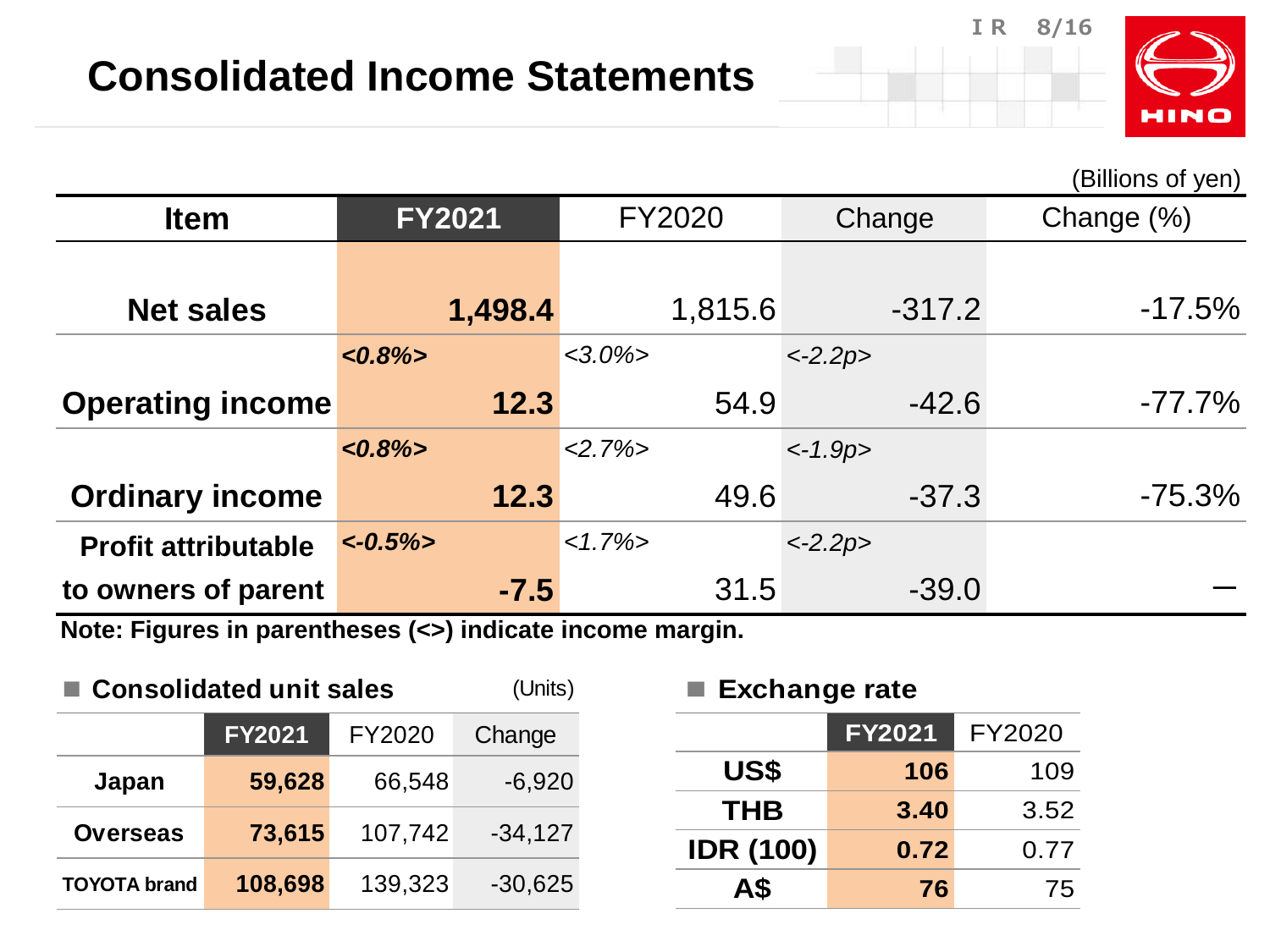#### **Analysis of Consolidated Income Statements**





**Due to the sales performance, profit dropped considerably, but operating income remained in the black, standing at 12.3 billion yen, thanks to cost reduction and rationalization of fixed costs.**



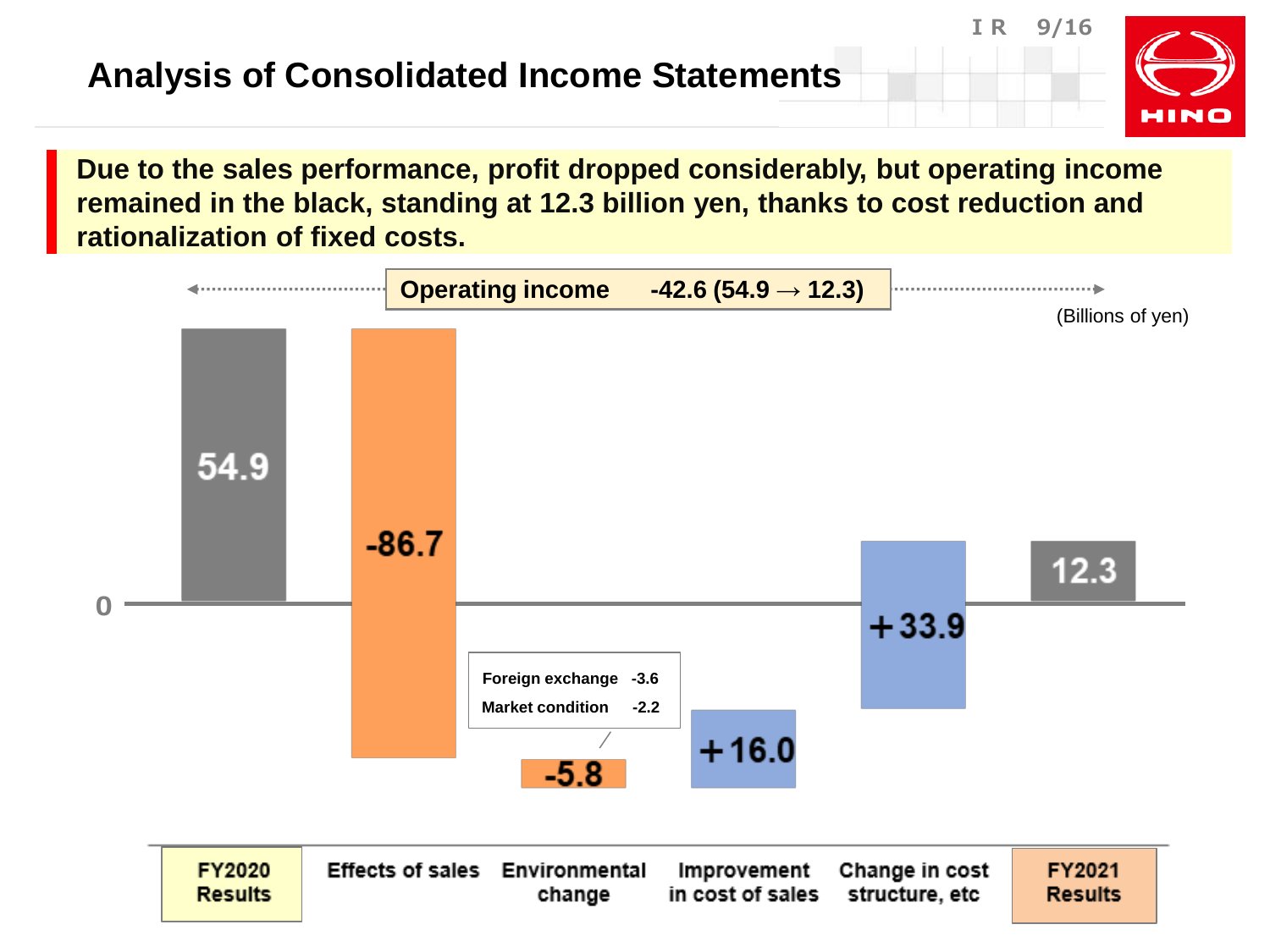

(Billions of yen)

**Mainly due to the drop in sales caused by the novel coronavirus, sales and profit declined in all segments, but our business was in the black in Japan and other Asian countries.**

|                                   | <b>FY2021</b>                                  |                          | <b>FY2020</b> | Change              |                  |                     |
|-----------------------------------|------------------------------------------------|--------------------------|---------------|---------------------|------------------|---------------------|
|                                   | <b>Operating</b><br><b>Net sales</b><br>income |                          | Net sales     | Operating<br>income | <b>Net sales</b> | Operating<br>income |
|                                   |                                                | $<0.8\frac{1}{2}$        |               | $<2.5\%>$           | $-17.3%$         | $-72.5%$            |
| Japan                             | 1,219.2                                        | 9.9                      | 1,473.5       | 36.1                | $-254.3$         | $-26.2$             |
|                                   |                                                | $1.5\%$                  |               | $<4.4\%>$           | $-20.3%$         | $-72.2%$            |
| <b>Asia</b>                       | 288.7                                          | 4.4                      | 362.3         | 16.0                | $-73.6$          | $-11.6$             |
|                                   |                                                | $\langle -3.3\% \rangle$ |               | $1.2\%$             | $-39.7%$         |                     |
| <b>Other Areas</b>                | 145.5                                          | $-4.7$                   | 241.2         | 3.0                 | $-95.7$          | $-7.7$              |
| <b>Consolidated</b><br>adjustment | $-155.0$                                       | 2.7                      | $-261.4$      | $-0.2$              | $+106.4$         | $+2.9$              |
|                                   |                                                | $<0.8\frac{1}{2}$        |               | $<3.0\%$            | $-17.5%$         | $-77.7%$            |
| <b>Total</b>                      | 1,498.4                                        | 12.3                     | 1,815.6       | 54.9                | $-317.2$         | $-42.6$             |

Note: Figures in parentheses (<>) indicate operating income margin.

Percentages in the column "Change" indicate year-on-year change.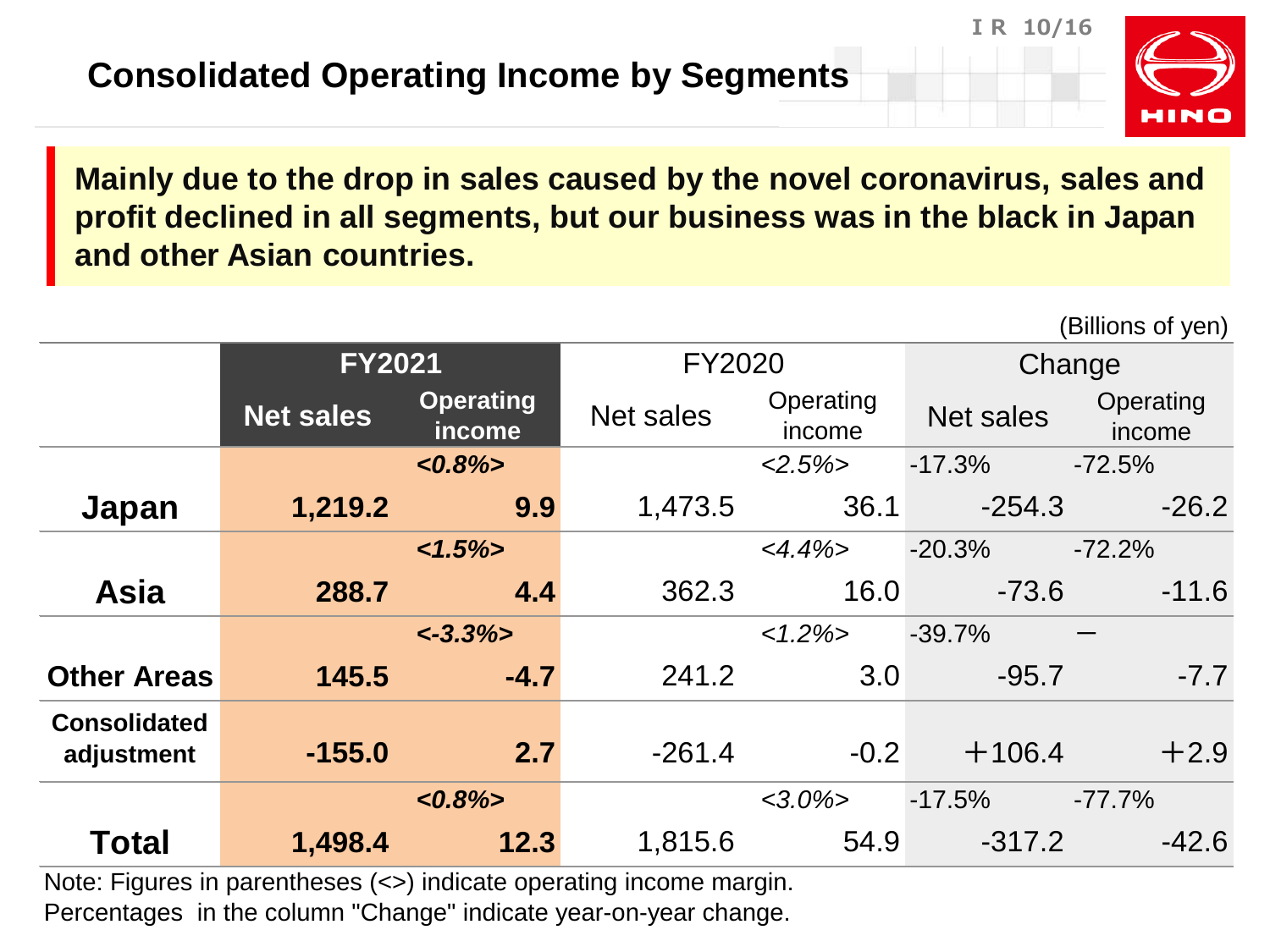#### **IR 11/16 Trends in the Quarterly Consolidated Sales and Operating Income HINO**

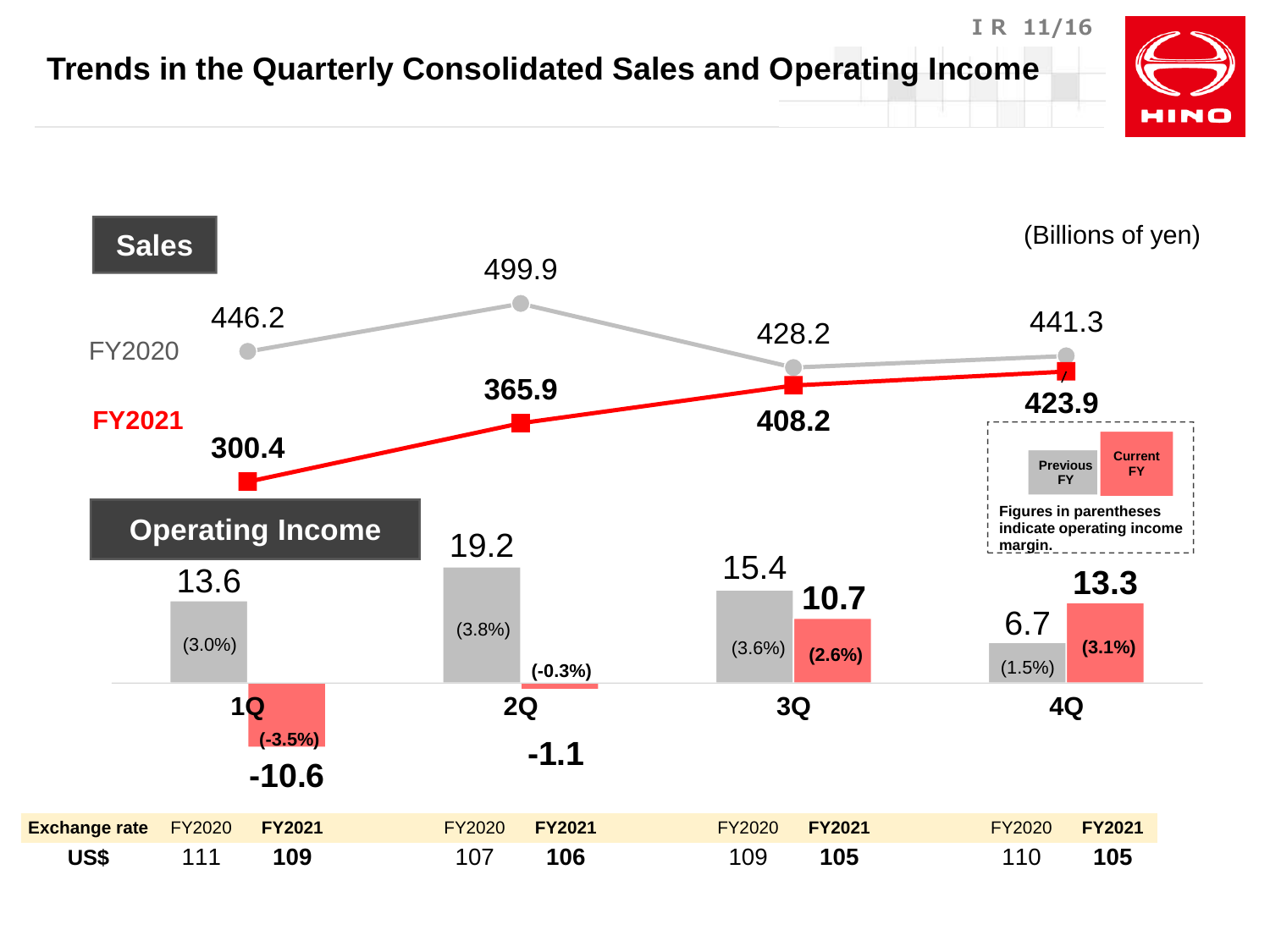



### **) Consolidated Income Statements**

### **) FY2022 Sales Forecast**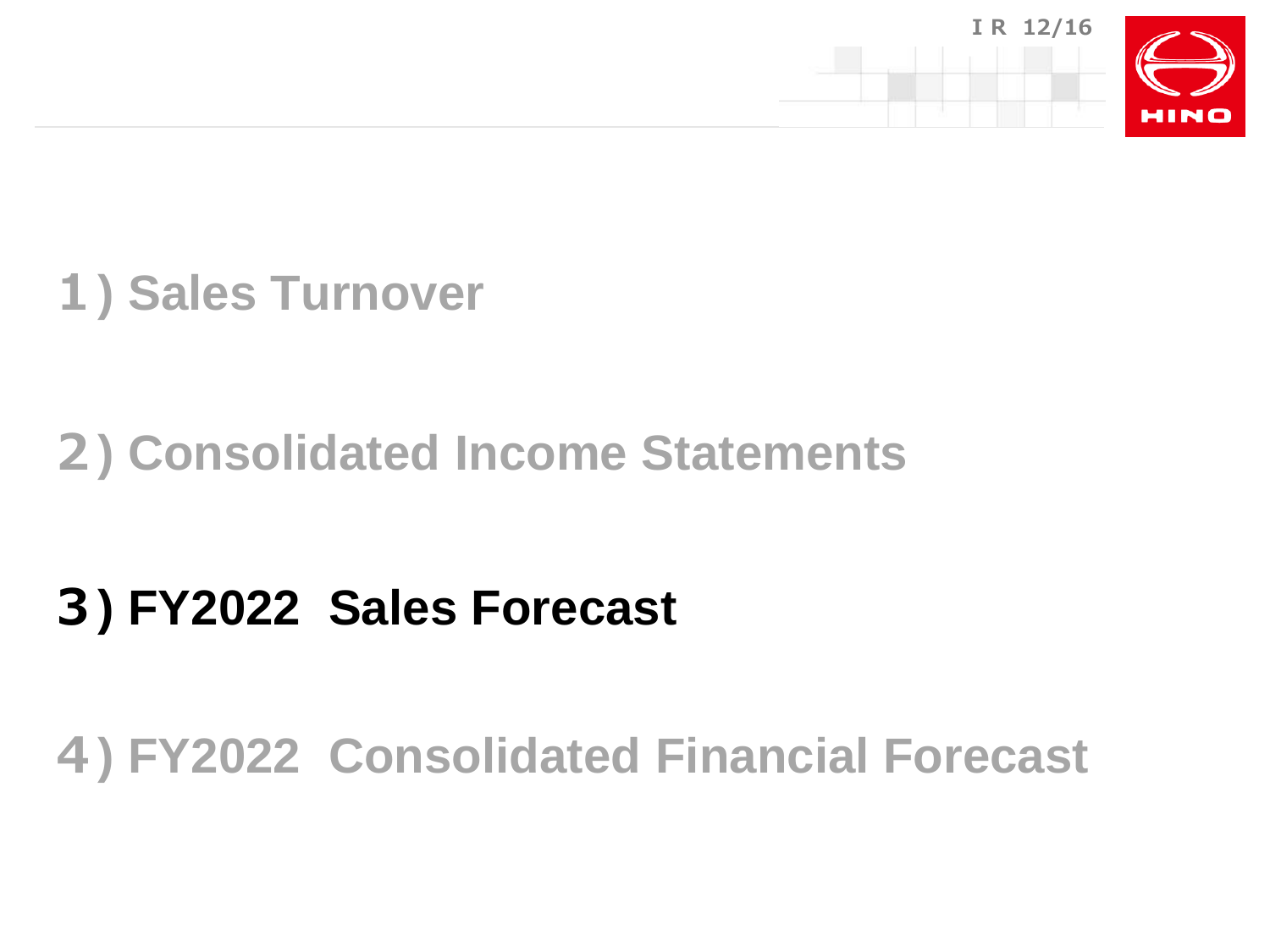### **Global Unit Sales (Retail Sales)**





(Thousand units) **FY2022 Forecasts announced on April 27** FY2021 Results Change Change (%) **Japan 61.0** 59.7 +1.3 +2.2% **Overseas 89.0** 82.9 +6.1 +7.3% **Total 150.0** 142.6 +7.4 +5.2% **TOYOTA brand (\*) 118.5** 108.7 +9.8 +9.0%

\*Including Dyna for Indonesia.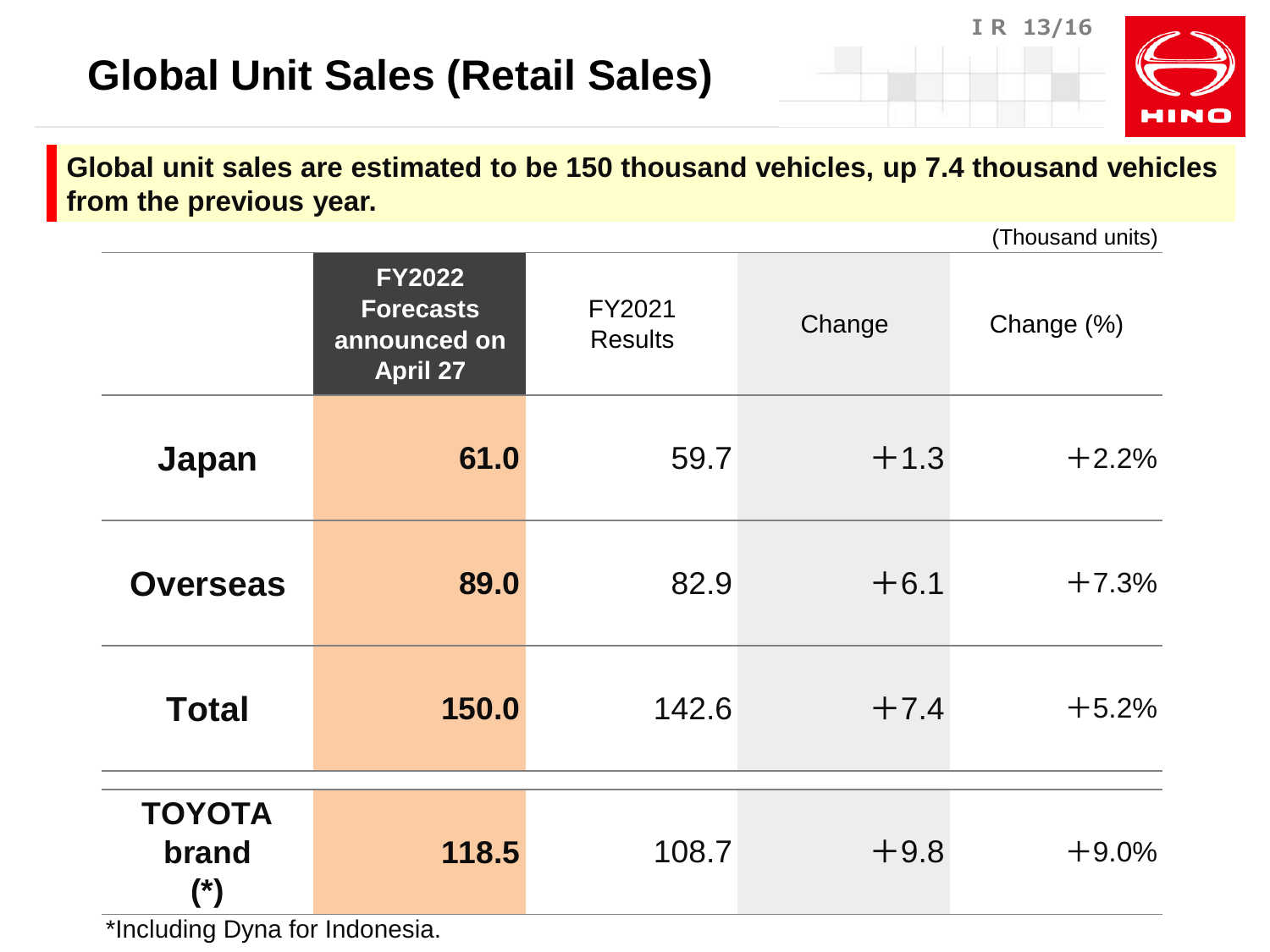

### **1) Sales Turnover**

### **2) Consolidated Income Statements**

### **3) FY2022 Sales Forecast**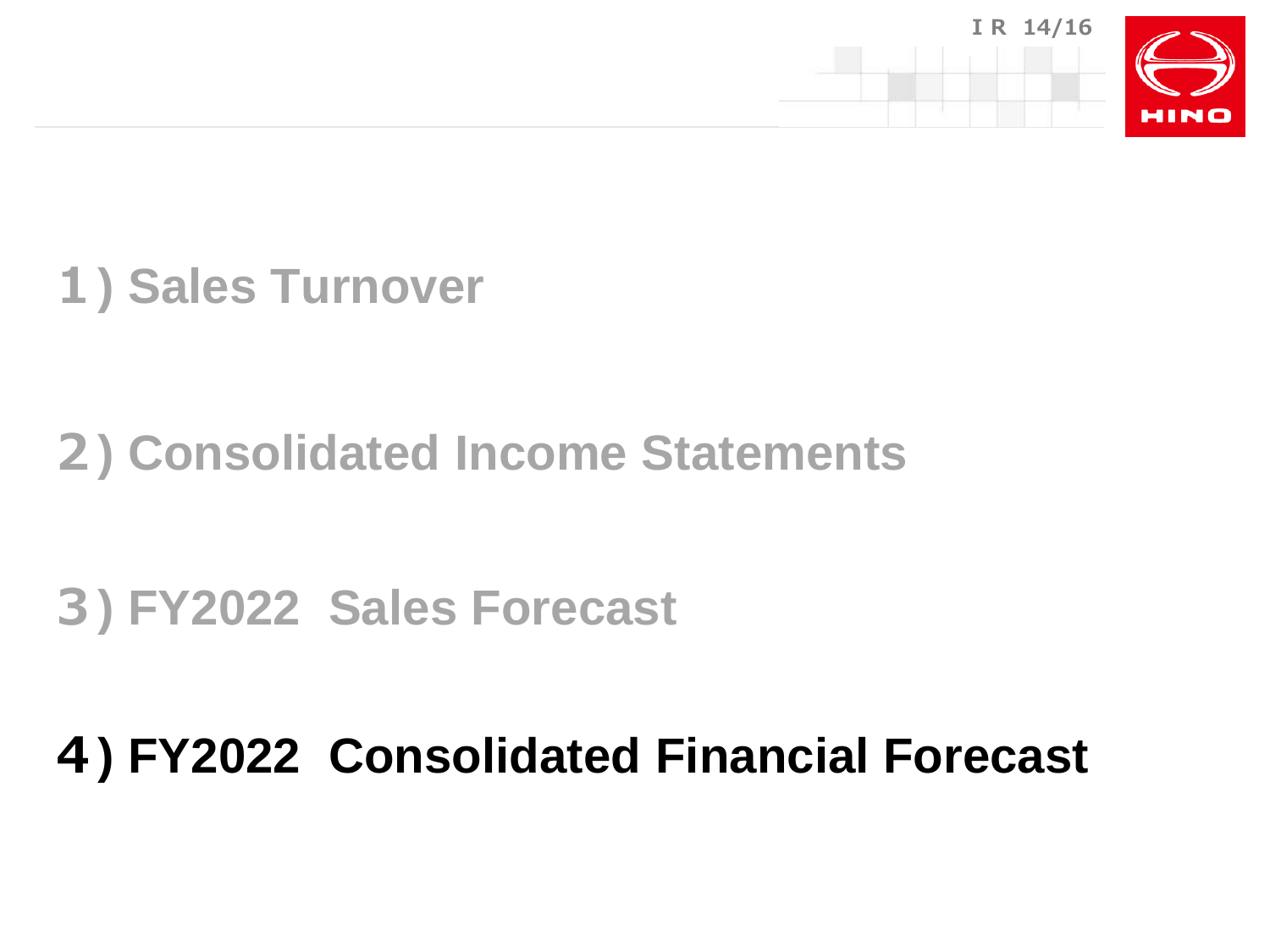### **Consolidated Income Statements**



(Billions of yen)

**IR 15/16**

| <b>Item</b>                | <b>FY2022</b><br><b>Forecasts</b><br>announced on<br><b>April 27</b> | FY2021<br><b>Results</b> | Change    | Change (%) |  |
|----------------------------|----------------------------------------------------------------------|--------------------------|-----------|------------|--|
| Net sales (new standard)   | 1,330.0                                                              |                          |           |            |  |
| Net sales (old standard)   | 1,550.0                                                              | 1,498.4                  | $+51.6$   | $+3.4%$    |  |
|                            | $(3.5\%)$                                                            |                          |           |            |  |
|                            | $*(3.0\%)$                                                           | $(0.8\%)$                | $(+2.2p)$ |            |  |
| <b>Operating income</b>    | 47.0                                                                 | 12.3                     | $+34.7$   | 3.8 times  |  |
|                            | $(3.2\%)$                                                            |                          |           |            |  |
|                            | $*(2.7\%)$                                                           | $(0.8\%)$                | $(+1.9p)$ |            |  |
| <b>Ordinary income</b>     | 42.0                                                                 | 12.3                     | $+29.7$   | 3.4 times  |  |
| <b>Profit attributable</b> | $(0.8\%)$                                                            |                          |           |            |  |
|                            | $*(0.7\%)$                                                           | $(-0.5%)$                | $(+1.2p)$ |            |  |
| to owners of parent        | 11.0                                                                 | $-7.5$                   | $+18.5$   |            |  |

Note: Figures in parentheses indicate income margin.

\*Income margin in the old standard

#### ■**Exchange rate**

|                  | <b>FY2022</b><br><b>Forecasts</b><br>announced on<br>April 27 | FY2021<br><b>Results</b> |
|------------------|---------------------------------------------------------------|--------------------------|
| US\$             | 105                                                           | 106                      |
| THB              | 3.41                                                          | 3.40                     |
| <b>IDR (100)</b> | 0.73                                                          | 0.72                     |
| A\$              | 80                                                            | 76                       |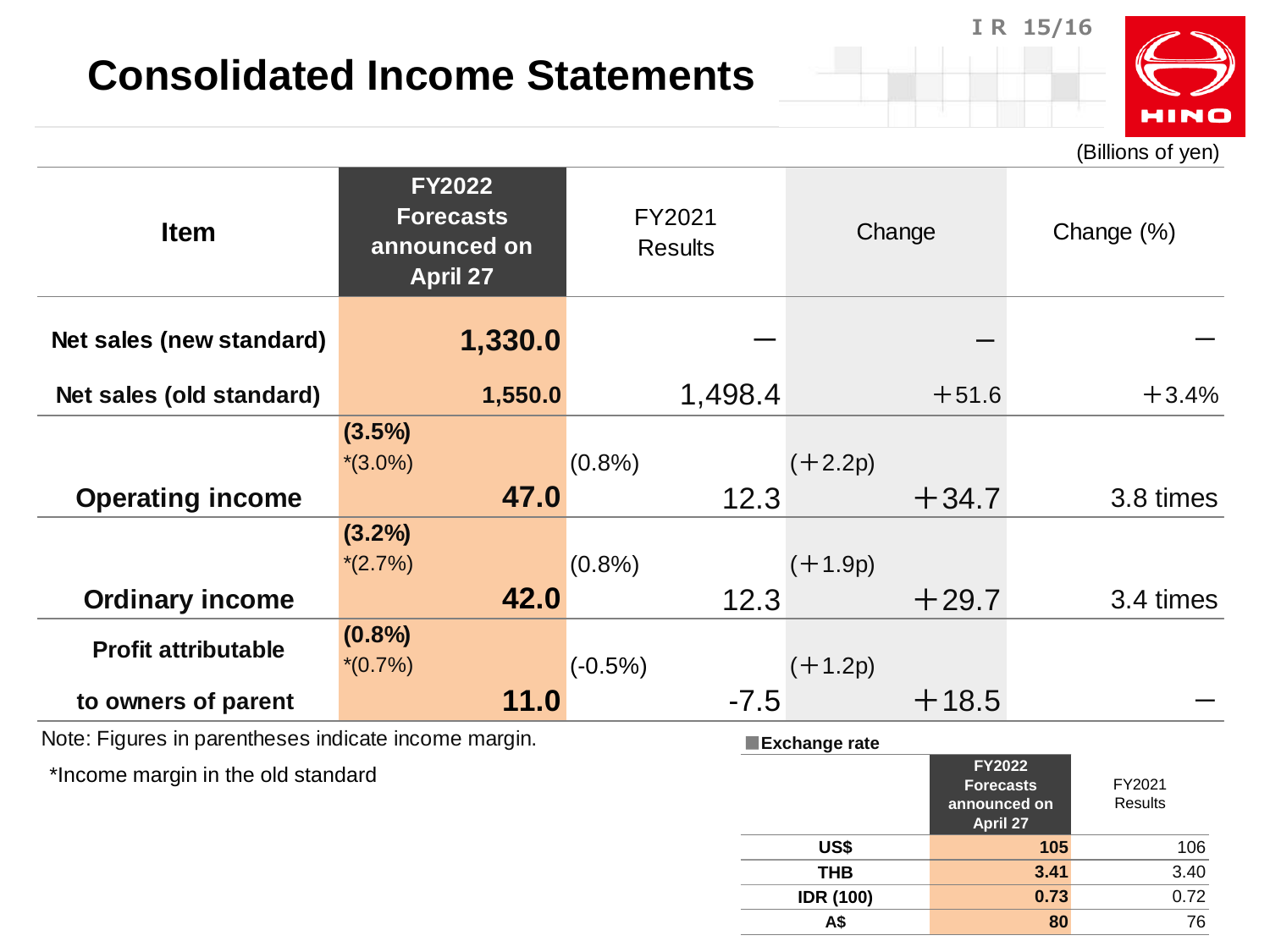